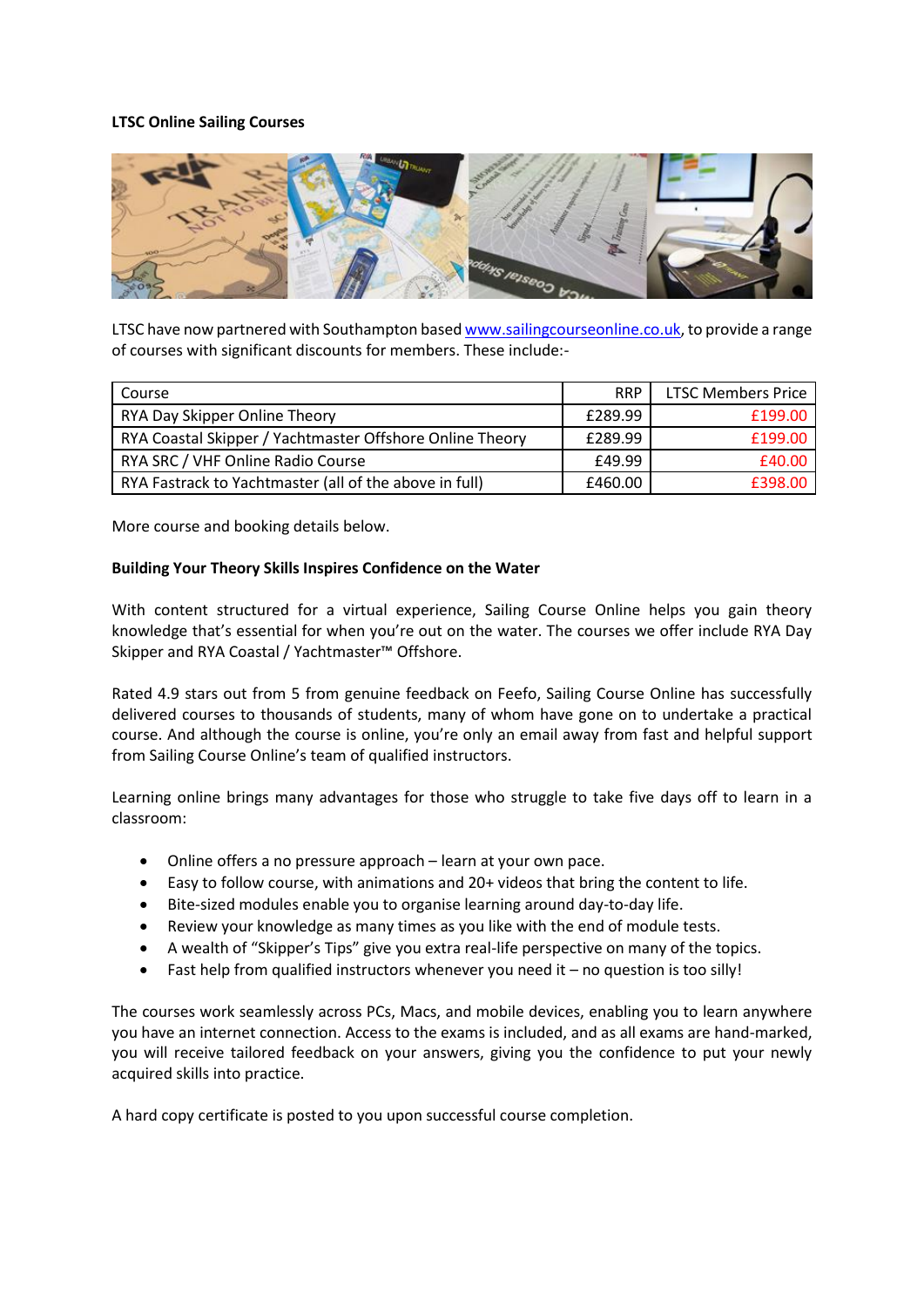#### **RYA DAY SKIPPER THEORY**

### **Overview**

RYA Day Skipper online theory is an enjoyable entry level shorebased course that gives a rounded and practical introduction to the basics of navigation. The course is delivered fully online enabling you to complete it from the comfort of your own home and at your own pace. All course materials are provided in a handy navigator's bag: including paper charts, training almanac, shorebased notes, Portland plotter and dividers. Instructor support and the cost of the exams is also included in your course price.

The Day Skipper syllabus is designed to give a new skipper the confidence to plan and safely undertake day time passages. It covers the basics of chartwork, tidal systems, seamanship, meteorology and collision regulations. It also deals with coming in and out of the harbour and the factors to consider when looking for an anchorage.

### **Next Steps**

Armed with your newly-acquired theory knowledge, you are able to undertake the RYA Day Skipper practical course, which is typically held over 5 days.

Upon completion of both your RYA Day Skipper practical and theory course certificates, you are also able to apply for an ICC (International Certificate of Competence). Holding your ICC means you can bareboat charter a yacht in many countries worldwide.

### **About Sailing Course Online**

This online theory course is delivered by our partner company, Sailing Course Online, who are a RYA Recognised Training Centre specialising in online training. The course content is specifically delivered for an online experience, with bite-sized modules, regular auto-marked tests, and full support from the instructors at Sailing Course Online whenever you need them.

## **RYA COASTAL SKIPPER / YACHTMASTER™ OFFSHORE**

#### **Overview**

The RYA Coastal Skipper / Yachtmaster™ Offshore online theory course is designed to give more experienced skippers the confidence to undertake longer and more complex passages which may involve sailing at night. The course is delivered fully online enabling you to complete it from the comfort of your own home and at your own pace.

All course materials are provided in a handy navigator's bag: including paper charts, training almanac, shorebased notes, Portland plotter and dividers. Instructor support and the cost of the exams is also included in your course price.

The Coastal Skipper / Yachtmaster™ Offshore syllabus builds on knowledge already gained at a Day Skipper level. This includes chartwork, collision regulations, tidal height calculations, tidal streams, pilotage and passage planning, meteorology, and electronic navigation techniques.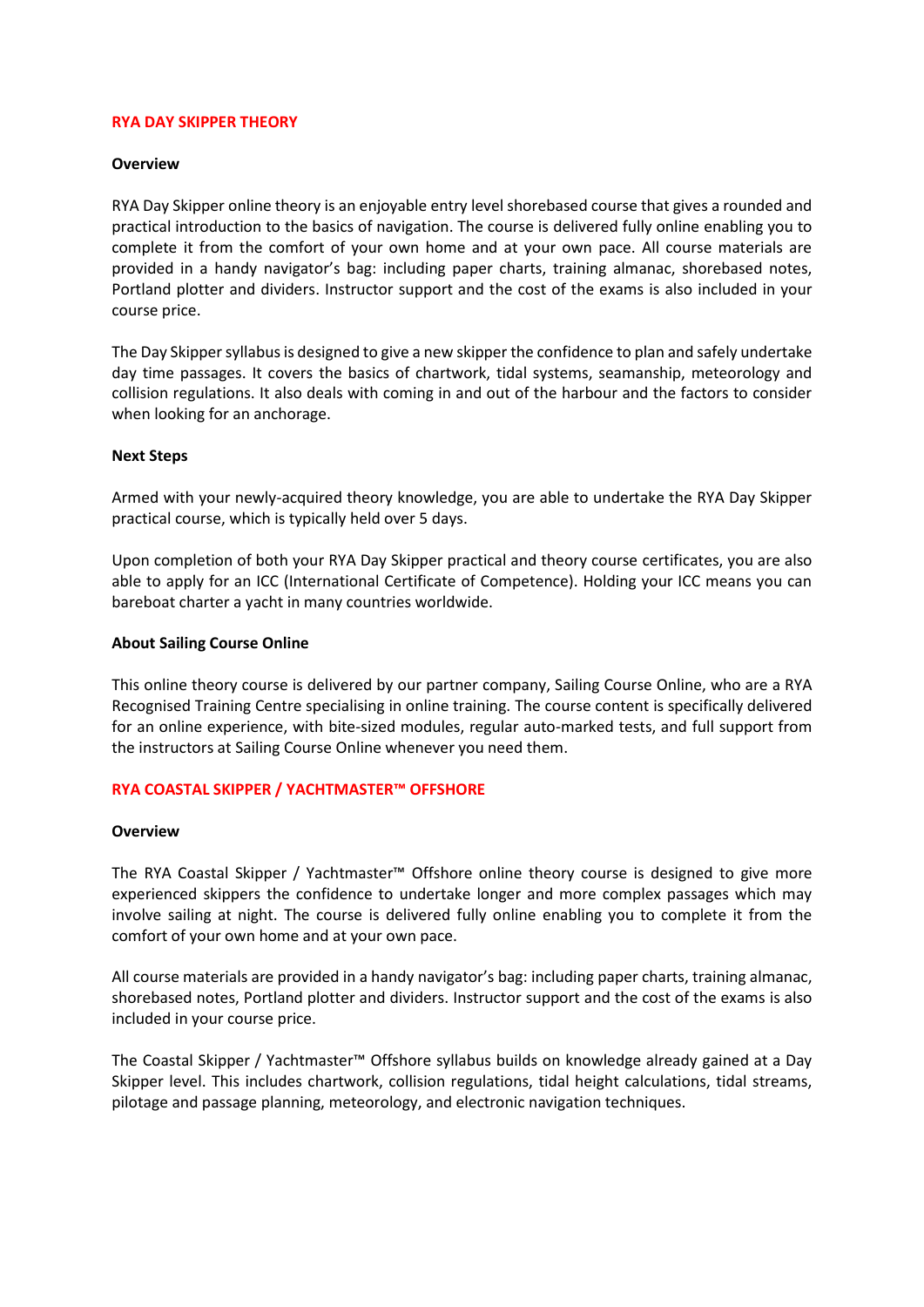## **Next Steps**

Completing this theory course enables you to undertake an RYA Coastal Skipper or RYA Yachtmaster™ practical course, which is typically held over 5 days. It provides you with knowledge and confidence undertake more advanced passages, explore tranquil anchorages and visit foreign destinations. If your three exams are formally invigilated, you can also use it as a commercially-endorsed qualification and

| Course                                                   | <b>Members</b> | Discount Code   |
|----------------------------------------------------------|----------------|-----------------|
|                                                          | Price          |                 |
| RYA Day Skipper Online Theory                            | £199.00        | <b>LTSCDS</b>   |
| RYA Coastal Skipper / Yachtmaster Offshore Online Theory | £199.00        | <b>LTSCYM</b>   |
| RYA SRC / VHF Online Radio Course *                      | £40.00         | <b>LTSCSRC</b>  |
| RYA Fastrack to Yachtmaster (all of the above in full)   | £398.00        | <b>LTSCFAST</b> |

a stepping stone towards a career on the water.

# **RYA FASTRACK TO YACHTMASTER**

### **Overview**

Fastrack to Yachtmaster™ Offshore provides you with the perfect passage to be the very best. The Fastrack programme takes you from the basics included in the RYA Day Skipper Online Theory Course right through to advanced navigation and passage planning of the worldwide acclaimed qualification of RYA Yachtmaster™ Offshore Theory in one package. Fastrack also includes SRC/ VHF Online Radio Course (8 hours).\*

The course includes the full RYA Day Skipper and RYA Coastal Skipper / Yachtmaster™ Offshore theory Syllabus and The SRC / VHF Radio Course Syllabus.

## **RYA SRC / VHF Online Radio Course**

#### **Overview**

Who would raise the alarm in a distress situation on board your boat? What if the skipper was unable to? The Short Range Certificate (SRC) is a minimum legal requirement for every British flagged vessel voluntarily fitted with a radio. It's also essential and informative for anyone who enjoys boating so that they can use a marine radio fitted with Digital Selective Calling (DSC) functionality.

#### **How to book your course**

Go to [www.sailingcourseonline.co.uk](http://www.sailingcourseonline.co.uk/) buy your course and use the discount codes below. Course purchases will be reported and cross referenced with LTSC membership, so please do not share these codes outside LTSC members.

| Course                                                   | <b>Members Price</b> | Discount Code   |
|----------------------------------------------------------|----------------------|-----------------|
|                                                          |                      |                 |
| RYA Day Skipper Online Theory                            | £199.00              | <b>LTSCDS</b>   |
| RYA Coastal Skipper / Yachtmaster Offshore Online Theory | £199.00              | <b>LTSCYM</b>   |
| RYA SRC / VHF Online Radio Course *                      | £40.00               | <b>LTSCSRC</b>  |
| RYA Fastrack to Yachtmaster (all of the above in full)   | £398.00              | <b>LTSCFAST</b> |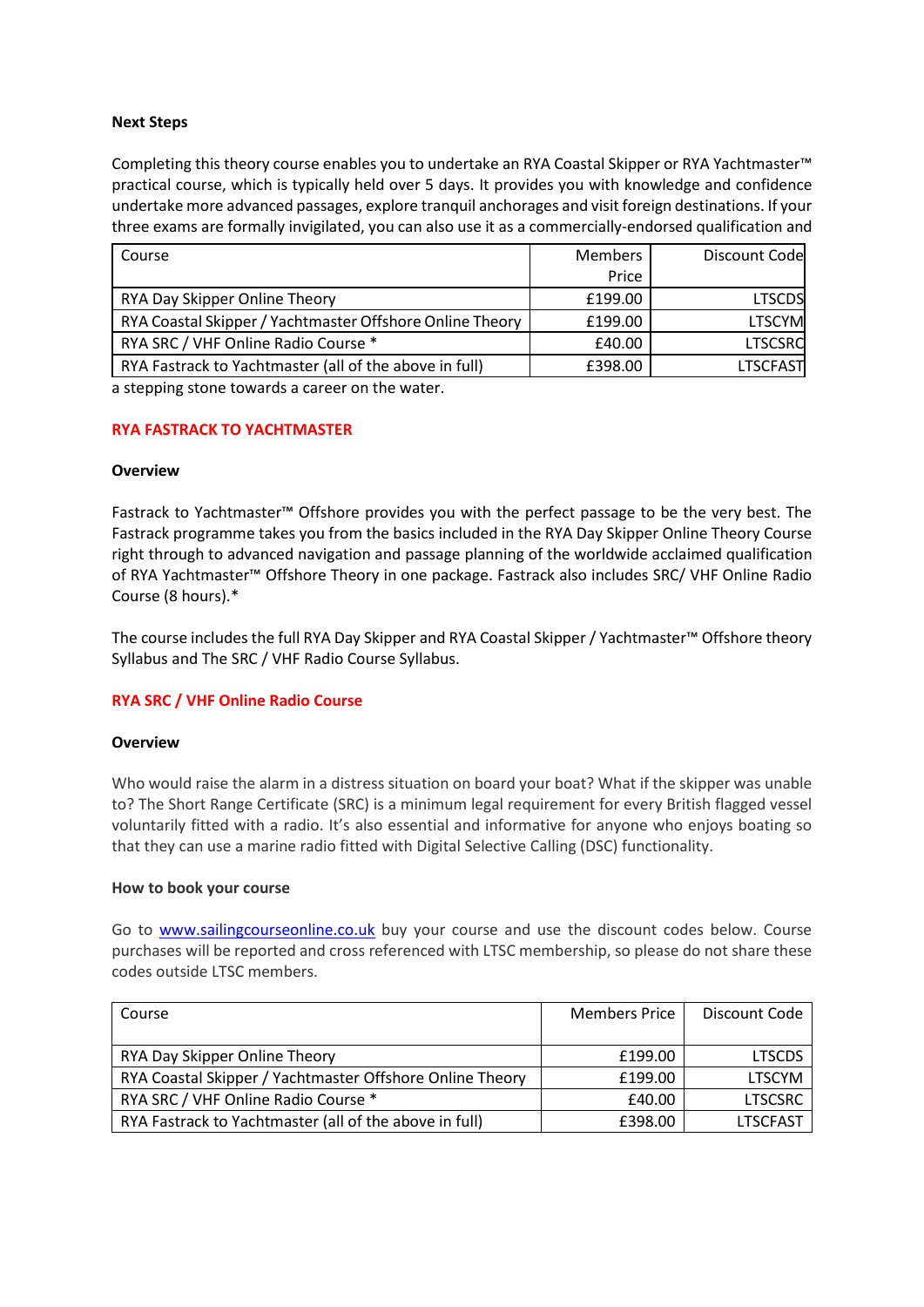### **About Sailing Course Online**

This online theory course is delivered by our partner company, Sailing Course Online, who are a RYA Recognised Training Centre specialising in online training. The course content is specifically delivered for an online experience, with bite-sized modules, regular auto-marked tests, and full support from the instructors at Sailing Course Online whenever you need them.

Just because your course is online, doesn't mean the support you get is remote as well. Use the email button in your Classroom for fast help with minor queries or arrange a telephone / video call for a more in-depth conversation.

The instructors who support Sailing Course Online are additionally RYA Yachtmaster™ Instructors. They're 100% committed to giving you friendly and knowledgeable assistance. All exams are manually marked and helpful feedback is provided.

If you would like your personal data removed from www.sailingcourseonline.co.uk prior to the end of your access period or at any time before you have completed your course, you can request it by email. Please contact instructor@sailingcourseonline.co.uk giving your name and email address and the course you would like to delete. Please note that if you request deletion of your account before you have completed your course, your access to the course and records of your progress will be lost.

If you would like details of your online course removing from the Sailing Course Online database when you have completed the course, please email your request to instructor@sailingcourseonline.co.uk giving your name and email address. Please note that removal of course details from the Sailing Course Online database, means that any certification gained as a result of this course will not be verifiable by Sailing Course Online, nor would Sailing Course Online be able to help with a replacement certificate.

Full details of how Sailing Course Online will deal with your personal information is given in the Sailing Course Online terms and conditions.

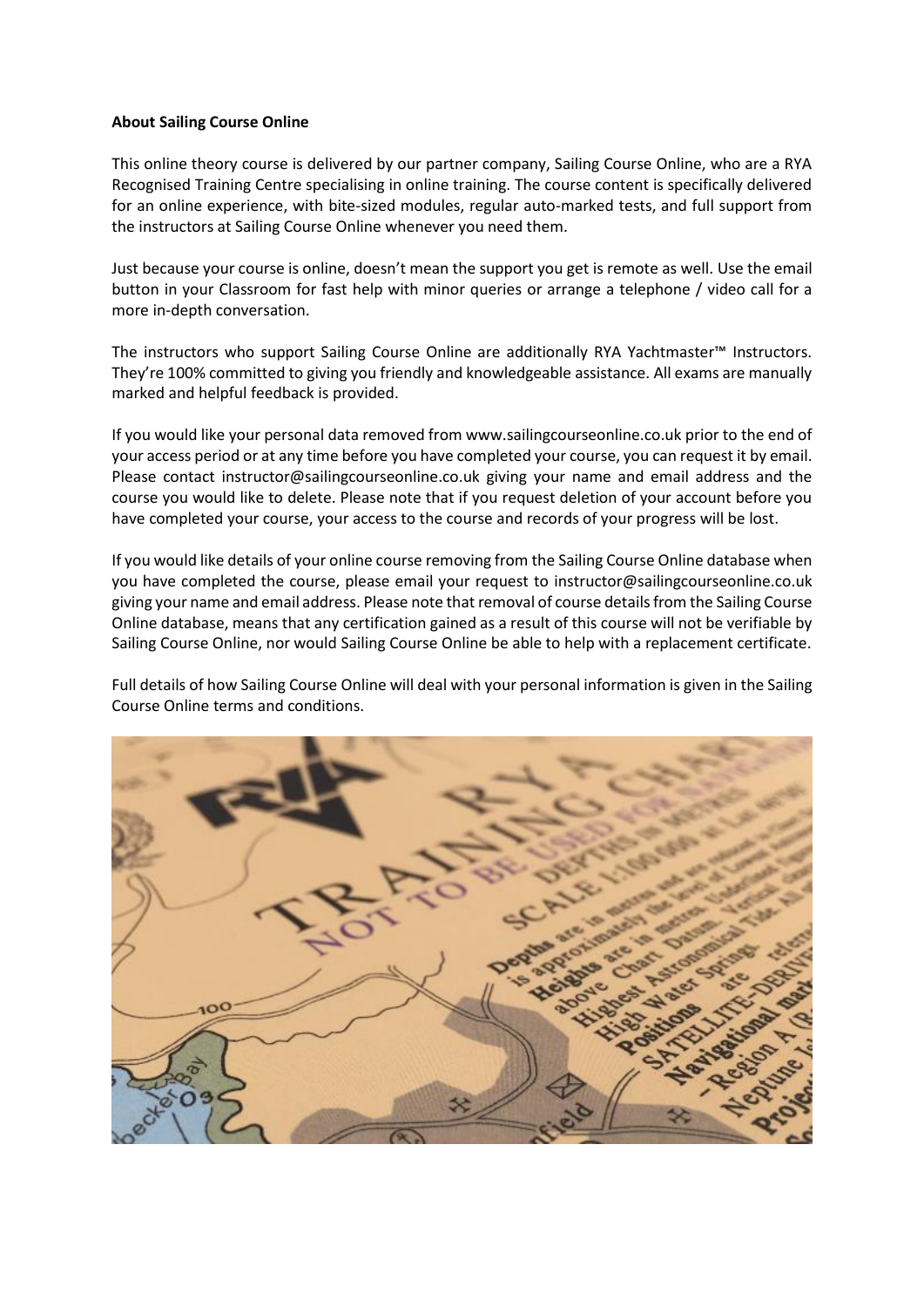